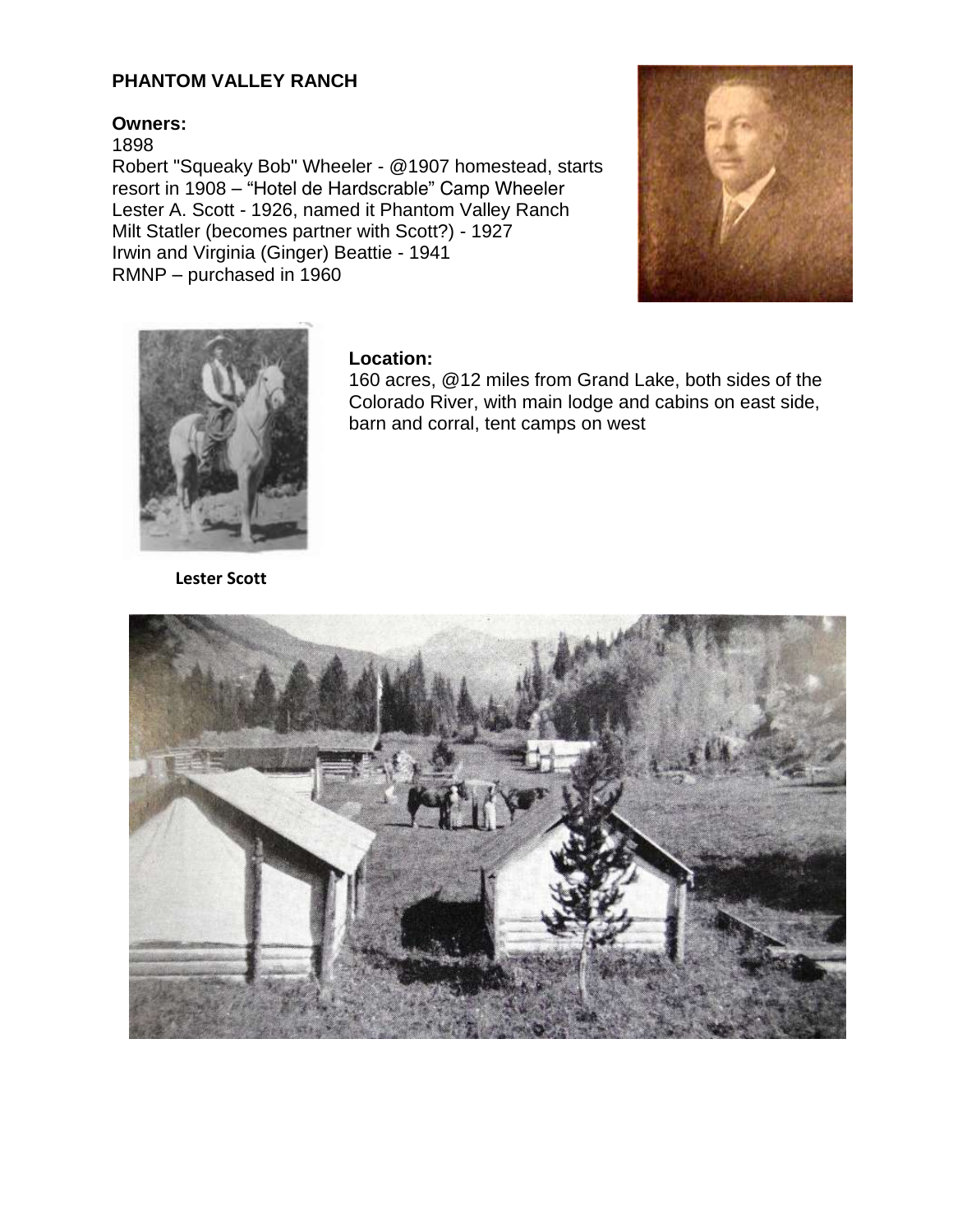## **General Ranch Information:**

\* " May well be the west's first guest ranch" Began giving meals away free. Then Shep Husted, guiding people out of Grand Lake, asked Squeaky Bob to take care of people @1907. Wheeler put up four tents, built two feet above ground, and furnished with a cot and chair. At end of season, had to add 20 tents. Great food. \$5 - 6 per day. "Camp Wheeler", (Squeaky called it ) "Hotel de Hardscrabble", (Locals called it) Squeaky Bob's Place. White English bulldog, Maggie, and a cat, Pansy.

\* Main lodge and 12+ cabins, ice house on east side of river, barn and corral and cabin west of river. Old two-track road runs along the site's eastern margin, most likely the old Grand Lake to Lulu City Road. Resort became widely known when Teddy Roosevelt stayed there in 1905 on a bighorn sheep hunting expedition.



**Teddy Roosevelt on a hunt in Colorado**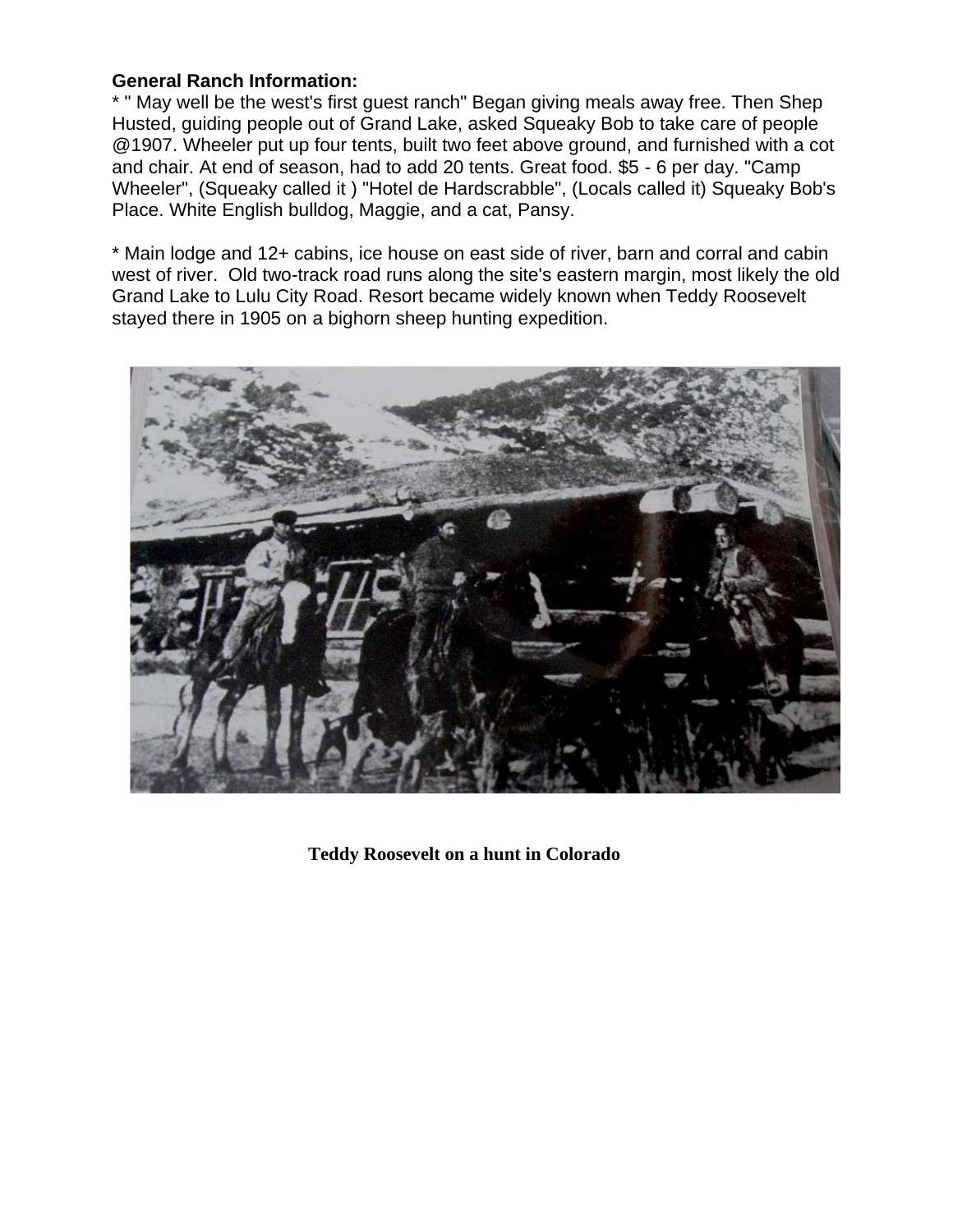\* Statler and Scott tore down the tents, built cabins, including one for Wheeler and wife Allie. Cloyd Redburn (and wife Bea) lived on ranch, Cloyd was "a dude wrangler and ranch foreman."

\* Beattie was running "eight different half-day and about twenty-one all-day rides from the ranch. Stabled 40 horses, 15 cabins to accommodate 60 people.